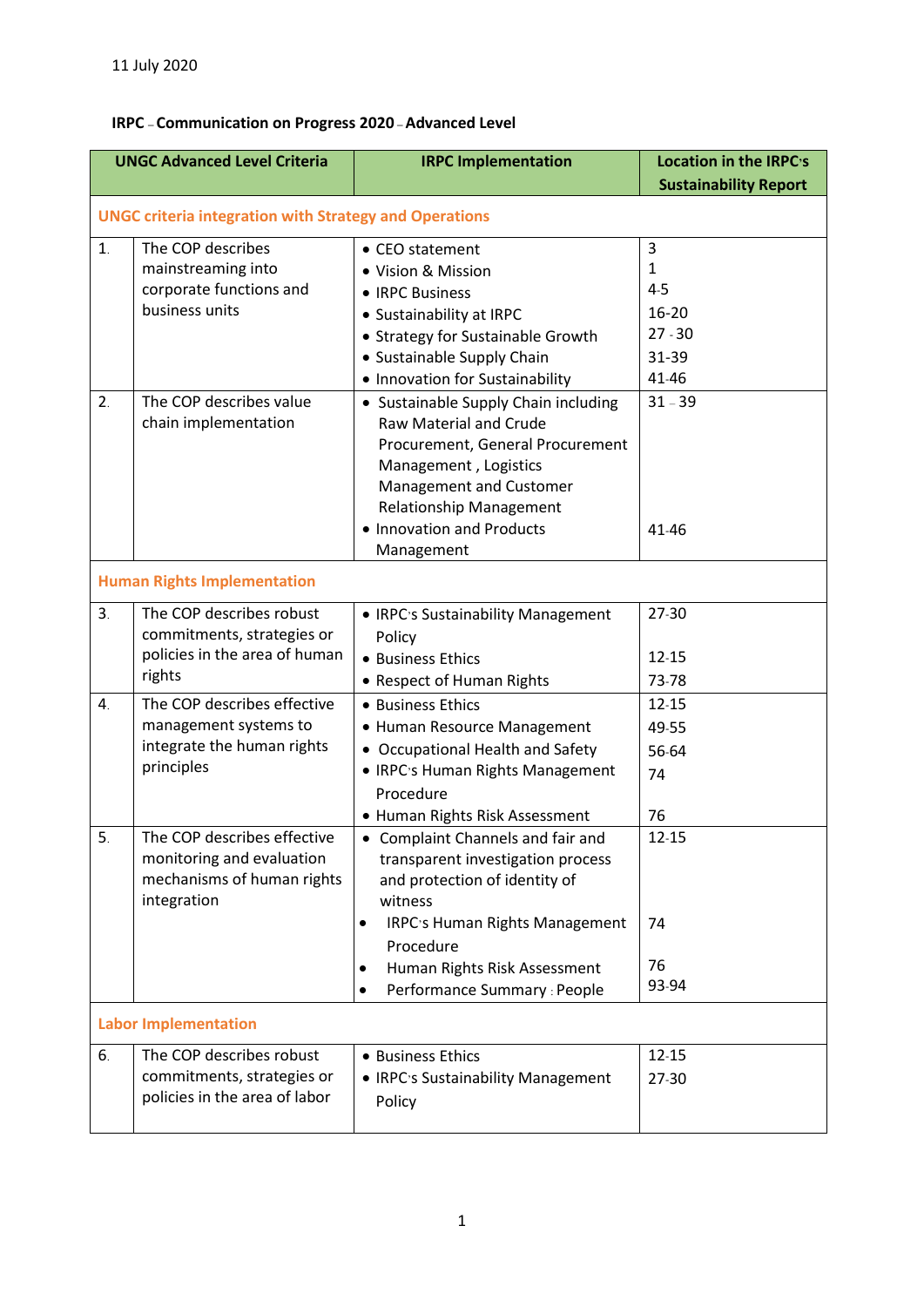| <b>UNGC Advanced Level Criteria</b> |                                                                                                           | <b>IRPC Implementation</b>                                                                                                                                                                                                                                                                                                                                                                                                                   | <b>Location in the IRPC's</b>                    |
|-------------------------------------|-----------------------------------------------------------------------------------------------------------|----------------------------------------------------------------------------------------------------------------------------------------------------------------------------------------------------------------------------------------------------------------------------------------------------------------------------------------------------------------------------------------------------------------------------------------------|--------------------------------------------------|
|                                     |                                                                                                           |                                                                                                                                                                                                                                                                                                                                                                                                                                              | <b>Sustainability Report</b>                     |
| 7 <sub>1</sub>                      | The COP describes effective<br>management systems to<br>integrate the labor principles                    | • Human Resource Management                                                                                                                                                                                                                                                                                                                                                                                                                  | 49-55                                            |
| 8.                                  | The COP describes effective<br>monitoring and evaluation<br>mechanisms of labor<br>principles integration | • Complaint Channels and fair and<br>transparent investigation process<br>and protection of identity of witness<br>• Employee Engagement Survey                                                                                                                                                                                                                                                                                              | 12-15<br>54-55, 62-63                            |
|                                     | <b>Environmental Management Implementation</b>                                                            |                                                                                                                                                                                                                                                                                                                                                                                                                                              |                                                  |
| 9.                                  | The COP describes robust<br>commitments, strategies or<br>policies in the area of                         | • IRPC's Sustainability Management<br>Policy<br>• Management Approach Operational                                                                                                                                                                                                                                                                                                                                                            | 27-30<br>18-19                                   |
|                                     | environmental stewardship                                                                                 | ECO-Efficiency (QSSHE Policy and<br>Energy Management)<br>• Circular Economy<br>• Continuing to Create Value for                                                                                                                                                                                                                                                                                                                             | 46-47<br>65                                      |
|                                     |                                                                                                           | Sustainable Society<br>• Community Well-Being<br>• Caring for the Environment for                                                                                                                                                                                                                                                                                                                                                            | 66-72<br>79                                      |
|                                     |                                                                                                           | Sustainability<br>• Operational Eco-Efficiency<br>• Climate Strategy<br>• Water Related Risk                                                                                                                                                                                                                                                                                                                                                 | 80-85<br>86-88<br>89-90                          |
| 10.                                 | The COP describes effective<br>management systems to<br>integrate the environmental<br>principles         | • Operational ECO-Efficiency (QSSHE<br>Policy and Energy Management )<br>• Air Emission Management<br>• Water Management<br>• Climate Change Management, IRPC<br>has improved the efficiency of<br>production process, develop low-<br>carbon products and energy saving<br>products<br>• Innovation and Product<br>Development, Research and<br>development of the products that<br>meet customers <sup>,</sup> needs<br>• Circular Economy | 80-85<br>102<br>89-90<br>86-88<br>41-45<br>46-47 |
| 11.                                 | The COP describes effective<br>monitoring and evaluation<br>mechanisms for<br>environmental stewardship   | • QSSHE Management System<br>• Complaint Management channels<br>for the community<br>• Community Well-Being, Area<br>inspection by the community<br>relation division                                                                                                                                                                                                                                                                        | 80-85<br>14-15, 74-77, 83-84<br>66-72            |
|                                     | <b>Anti-Corruption Implementation</b>                                                                     |                                                                                                                                                                                                                                                                                                                                                                                                                                              |                                                  |
| 12.                                 | The COP describes robust<br>commitments, strategies or                                                    | . No Gift Policy and Anti-Bribery and<br><b>Corruption Policy</b>                                                                                                                                                                                                                                                                                                                                                                            | 11-15                                            |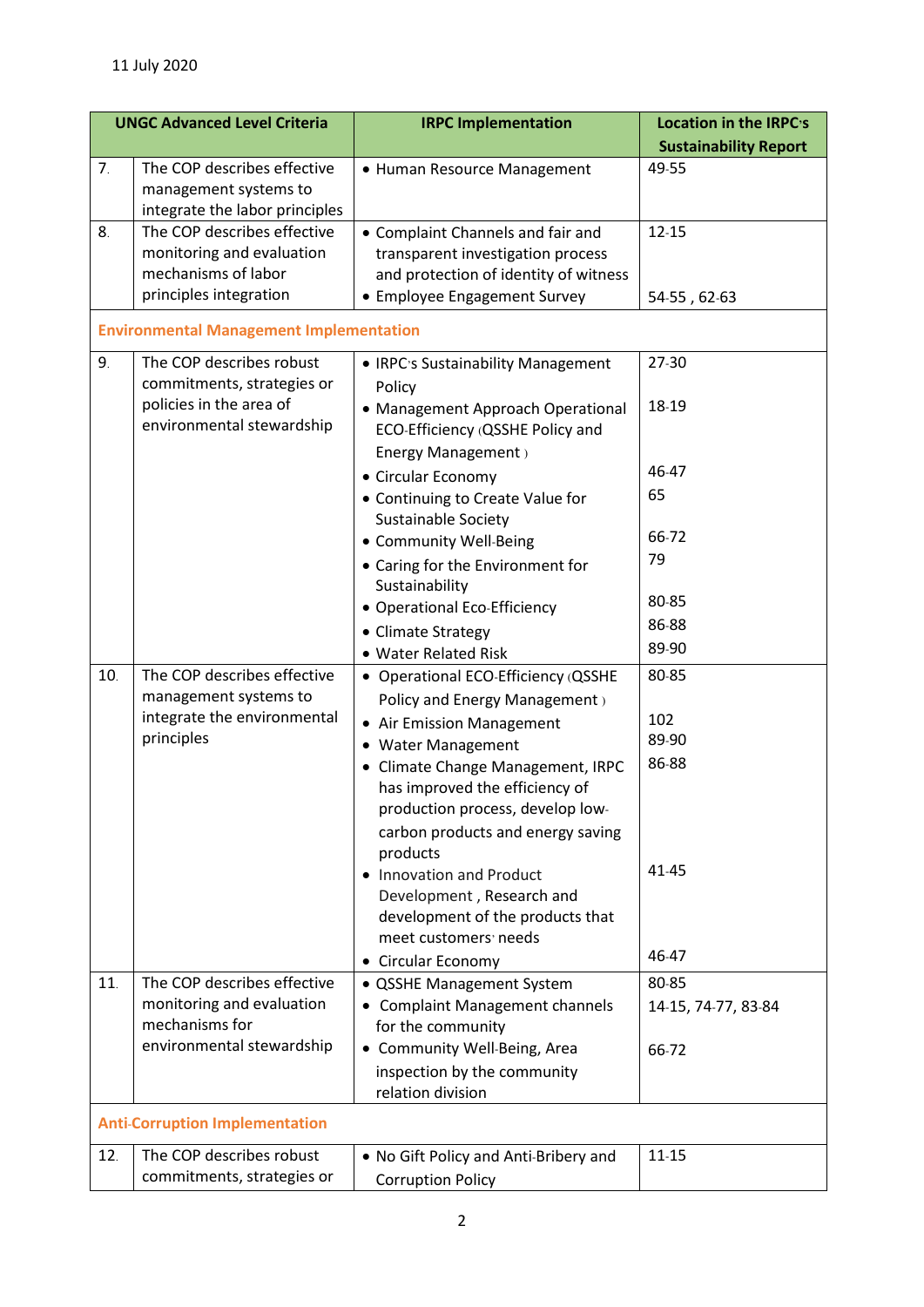|     | <b>UNGC Advanced Level Criteria</b>                    | <b>IRPC Implementation</b>                                                   | Location in the IRPC's       |
|-----|--------------------------------------------------------|------------------------------------------------------------------------------|------------------------------|
|     |                                                        |                                                                              | <b>Sustainability Report</b> |
|     | policies in the area of                                | • Whistleblowing Policy                                                      | 14                           |
| 13. | anticorruption<br>The COP describes effective          | • Supplier Code of Conduct                                                   | 6, 12, 34<br>$8 - 10$        |
|     | management systems to                                  | • Corporate Governance and<br>Transparency                                   |                              |
|     | integrate the anticorruption                           | • Anti-Corruption                                                            | 11                           |
|     |                                                        | • Business Ethics                                                            | 12                           |
|     |                                                        | • Corporate Compliance                                                       | 13-15                        |
| 14. | The COP describes effective                            | • Complaint channels for employees                                           | 21,31,84                     |
|     | monitoring and evaluation<br>mechanisms for the        | and the people from outside<br>• Philanthropy Budget                         | 105                          |
|     | integration of anti-corruption                         |                                                                              |                              |
|     | <b>Contributions to UN goals and issues</b>            |                                                                              |                              |
|     |                                                        |                                                                              |                              |
| 15. | The COP describes core<br>business contributions to UN | • Compliance to UNGC Advanced<br>Level                                       | 8, 106                       |
|     | goals and issues                                       | member of<br>• Listed<br>Dow<br>Jones                                        | 1                            |
|     |                                                        | Sustainability Indices (DJSI) in an                                          |                              |
|     |                                                        | Emerging Market category for Oil                                             |                              |
|     |                                                        | and Gas Refining and Marketing                                               |                              |
|     | <b>Social Management Implementation</b>                |                                                                              |                              |
| 16. | The COP describes strategic                            | • Social investments have generated                                          | 26                           |
|     | social investments and<br>philanthropy                 | THB 418 Million worth of value-                                              |                              |
|     |                                                        | added to society in terms of<br>improved quality of life.                    |                              |
|     |                                                        | Since 2011 IRPC have donated plastic<br>٠                                    | 70-71                        |
|     |                                                        | to Prostheses Foundation of Her                                              |                              |
|     |                                                        | Royal Highness the Princess Mother                                           |                              |
|     |                                                        | for the production of prosthetic legs                                        |                              |
|     |                                                        | and necessary equipment for people<br>with disability. In 2019, IRPC donated |                              |
|     |                                                        | 28 tons of 3340H PP, valued at THB                                           |                              |
|     |                                                        | 1,243,340, and plastic shedder for                                           |                              |
|     |                                                        | prosthetic leg production in the form                                        |                              |
|     |                                                        | of THB 613,854 cash<br>to<br>the                                             |                              |
|     |                                                        | foundation (THB<br>268,800<br>for<br>container truck modification and        |                              |
|     |                                                        | THB 345,054 for related expenses).                                           |                              |
|     |                                                        | This<br>project<br>also<br>the<br>gave                                       |                              |
|     |                                                        | opportunity<br>to<br>our<br>voluntary                                        |                              |
|     |                                                        | employees to participate, equal to                                           |                              |
|     |                                                        | 312 volunteer hours. We delivered                                            |                              |
|     |                                                        | and repaired prosthetic legs to 992<br>disabled persons in 2019, 9,684 in    |                              |
|     |                                                        | total since 2011.                                                            |                              |
|     |                                                        |                                                                              |                              |
|     |                                                        |                                                                              |                              |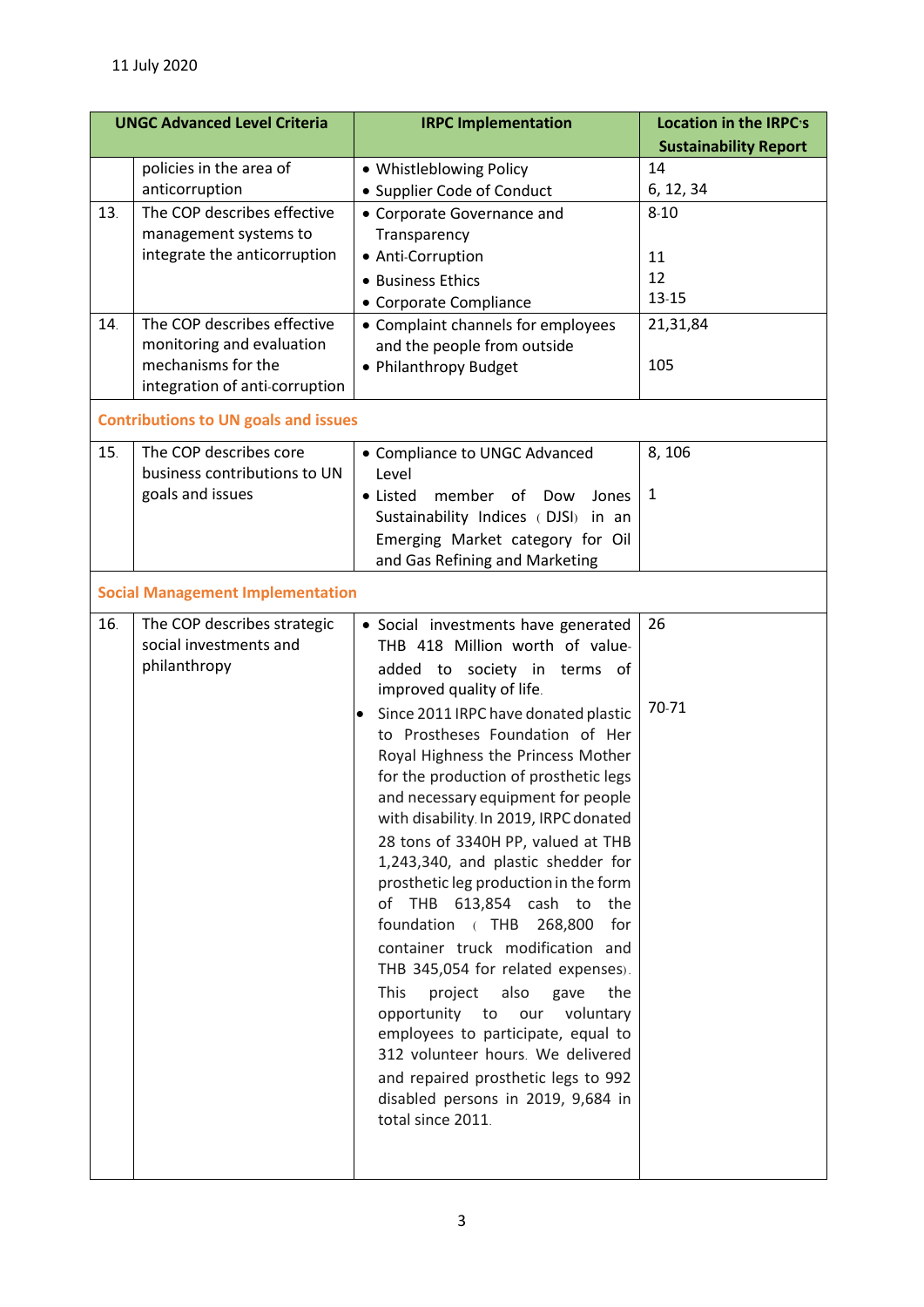| <b>UNGC Advanced Level Criteria</b>           |                                                   | <b>IRPC Implementation</b>                                                         | <b>Location in the IRPC's</b> |
|-----------------------------------------------|---------------------------------------------------|------------------------------------------------------------------------------------|-------------------------------|
|                                               |                                                   |                                                                                    | <b>Sustainability Report</b>  |
|                                               |                                                   | • Community Well-Being                                                             | 66-72                         |
|                                               |                                                   | <b>Community Projects</b><br><b>Community Health Promotional</b><br>$\checkmark$   |                               |
|                                               |                                                   | Fund                                                                               |                               |
|                                               |                                                   | $\checkmark$<br>Pun Nam Jai Clinic, the clinic                                     |                               |
|                                               |                                                   | served 4,111 patients around                                                       |                               |
|                                               |                                                   | <b>IRPC Industrial zone.</b>                                                       |                               |
|                                               |                                                   | $\checkmark$<br>Mobile Clinic medical service<br>unit for health check-ups and     |                               |
|                                               |                                                   | general medical services once a                                                    |                               |
|                                               |                                                   | month.                                                                             |                               |
|                                               |                                                   | $\triangleright$ Educational Projects                                              |                               |
|                                               |                                                   | $\checkmark$ Community Learning Center is<br>established to be a center for        |                               |
|                                               |                                                   | promoting, learning and                                                            |                               |
|                                               |                                                   | developing environment,                                                            |                               |
|                                               |                                                   | occupation and economy.                                                            |                               |
|                                               |                                                   | Scholarships for the Community,<br>$\checkmark$<br>In 2019, 279 scholarships worth |                               |
|                                               |                                                   | THB 608,000 were given to the                                                      |                               |
|                                               |                                                   | qualified youths who lived                                                         |                               |
|                                               |                                                   | around IRPC Industrial Zone.                                                       |                               |
|                                               |                                                   | Mueang Rayong Elderly School<br>$\checkmark$                                       |                               |
|                                               |                                                   | • Social Development Projects                                                      |                               |
|                                               |                                                   | <b>IRPC Prostheses Project</b>                                                     |                               |
| 17.                                           | The COP describes advocacy                        | Lam Sai Yong Model<br>➤                                                            | 87-90                         |
|                                               | and public policy                                 | The company is committed to<br>$\bullet$<br>reducing GHG emission from its         |                               |
|                                               | engagement                                        | operations and take initiatives in                                                 |                               |
|                                               |                                                   | cooperation with external parties.                                                 |                               |
|                                               |                                                   | IRPC also aims to develop product                                                  |                               |
|                                               |                                                   | innovations and promote water                                                      |                               |
|                                               |                                                   | resource conservation to minimize                                                  |                               |
|                                               |                                                   | risks, while elevate the quality of life<br>for the community.                     |                               |
| 18.                                           | The COP describes                                 | • Community Well-Being                                                             | 66-72                         |
|                                               | partnerships and collective                       | • Caring for the Environment for                                                   | 79                            |
|                                               | action                                            | Sustainability                                                                     |                               |
|                                               |                                                   | • Operational Eco-Efficiency                                                       | 80-85                         |
|                                               |                                                   | · Oil and chemical spill preventive and                                            | 26-37, 105                    |
|                                               |                                                   | responsive actions with related                                                    |                               |
|                                               |                                                   | parties in the area                                                                |                               |
| <b>Organization Governance and Leadership</b> |                                                   |                                                                                    |                               |
| 19.                                           | The COP describes CEO                             | • CEO Statement                                                                    | 3                             |
|                                               | commitment and leadership                         |                                                                                    |                               |
| 20.                                           | The COP describes Board<br>adoption and oversight | • Corporate governance and                                                         | $8 - 10$                      |
|                                               |                                                   | Transparency                                                                       |                               |